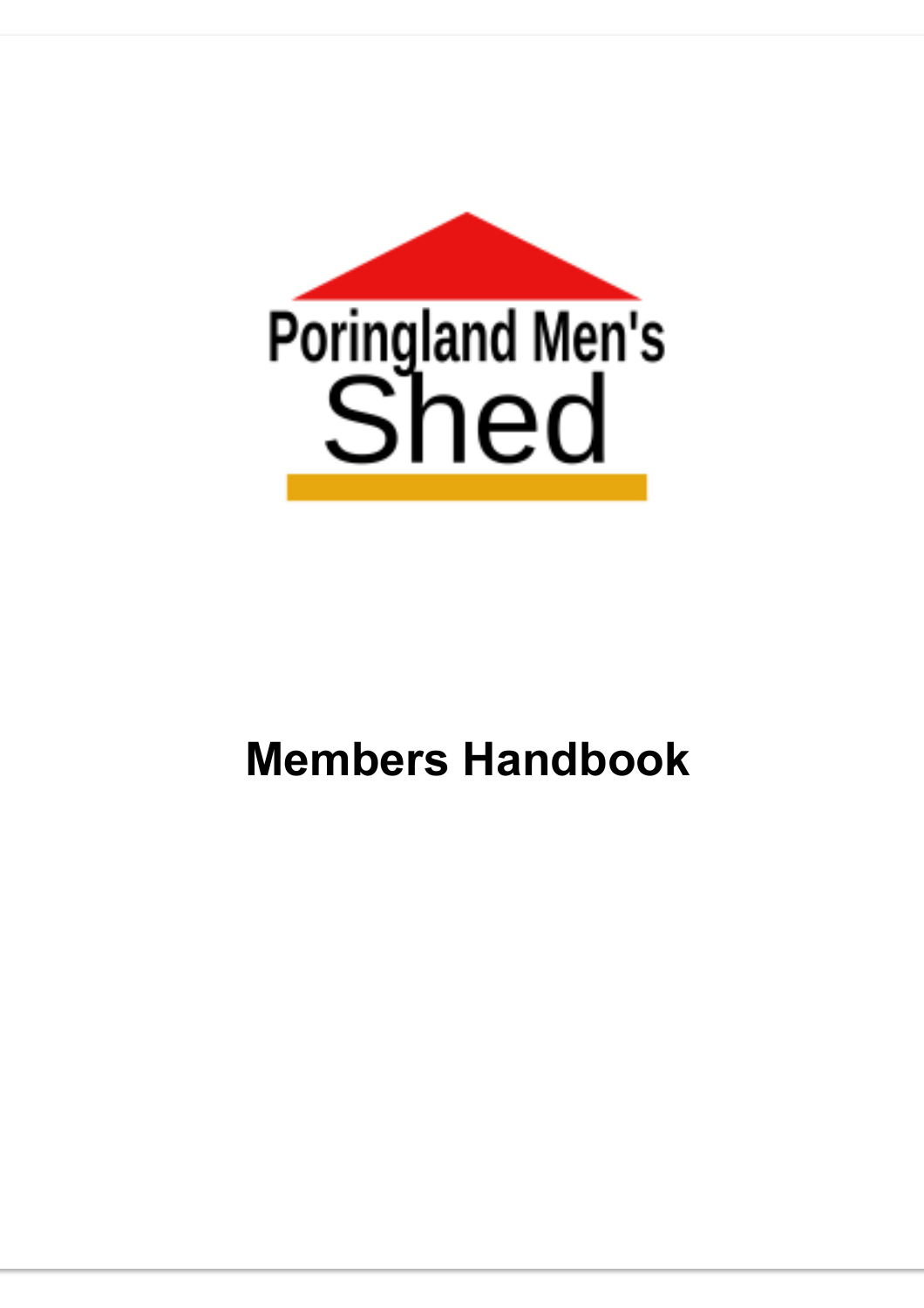# **Poringland & District Men's Shed**

### **Member's Handbook**

### **Contents**

- 1. What is a Men's Shed?
- 2. Introduction & Overview
- 3. Health & Safety Rules & Guidance for ensuring the Safety Of all Shedders & Visitors to the Shed.
- 4. Workshop Induction & Equipment Competency Checks
- 5. Risk Assessments. (See Folder displayed in the Workshop Area.)
- 6. Men's Shed Policies:
	- Health & Safety
	- Vulnerable Adults
	- Equal Opportunities
	- Data Protection Policy
	- Disability Access Statement
- 7. Appendices:
	- A. List of Trustees
	- B. List of Key Holders/Responsible Persons at the Shed
	- C. List of Qualified First Aiders
	- D. Responsible Person Duties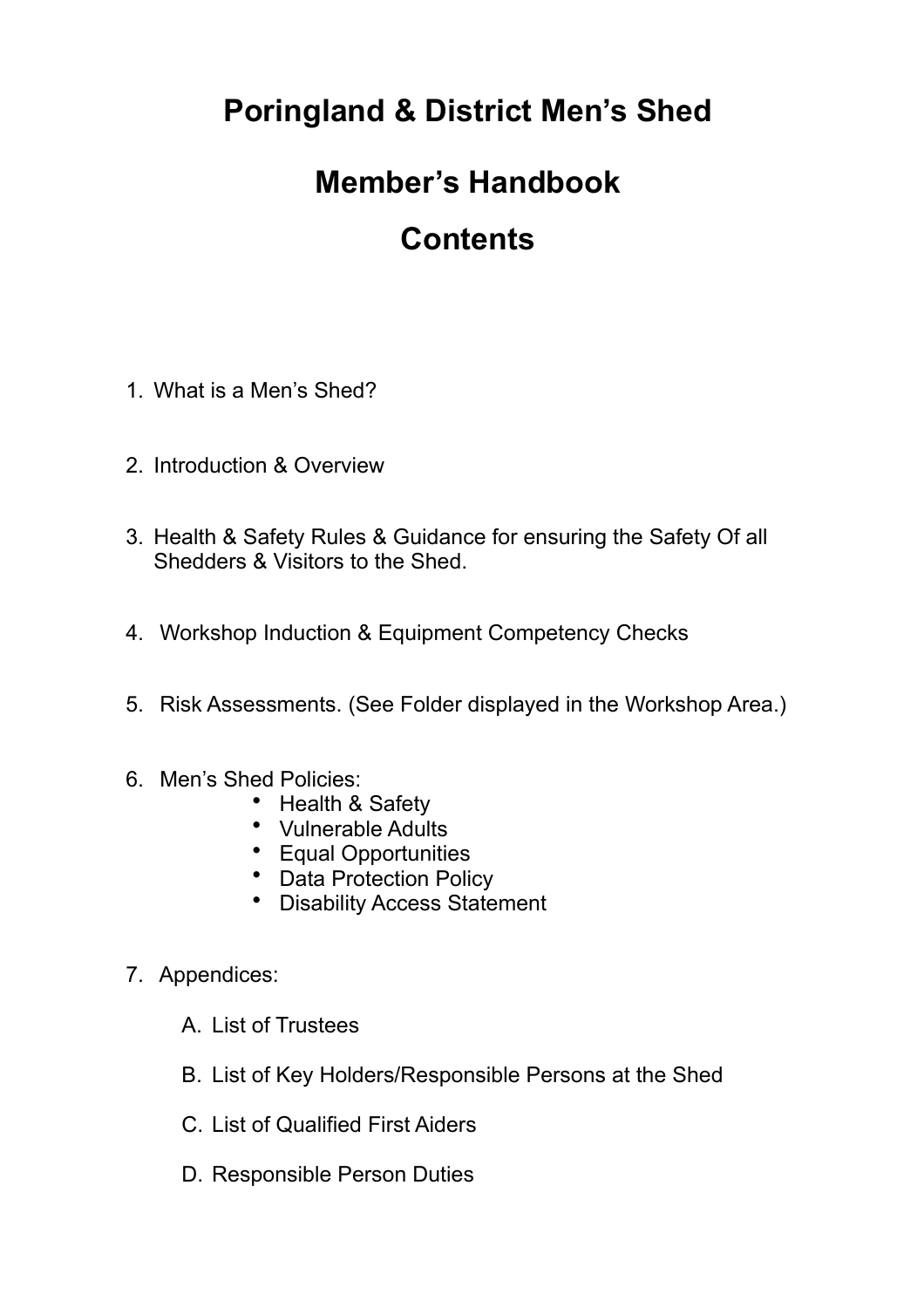### What is a Men's Shed?

A Men's Shed is part of a movement which started in Australia where there are now over 2000 sheds. In the UK there are now over 300. More information on the history of Men's Sheds can be found on our website:

www.pdmensshed.org/history/history-of-mens-shed/

A Men's Shed is a place for men to meet, socialise and do practical activities. It's a place for men to meet informally and safely do 'hands-on' stuff together. The Shedders are active and equal participants and not clients, customers or patients. We cannot be a 'Caring' agency. A Men's Shed is a resource for men only to use or develop practical skills that can be put to good use; to make or repair things in a friendly workshop environment working 'shoulder to shoulder' with other men using a pooled fund of knowledge, tools and equipment.

Poringland & District Men's Shed – PDMS

We aim to be a 'sign-posted' organisation with the following aim:-

"To relieve distress derived from unemployment or enforced retirement at the end of our working lives. This distress can include loss of purpose and direction, loss of social interaction, loss of opportunity to exercise skills, loss of identity and status, and loss of control over your life. These and other factors, e.g. the effects of reduced income and ageing, can lead to further health problems, including depression, reduced confidence, decline in abilities etc. Research indicates that this distress tends to be worse in men because men are less likely to have developed social relationships to the degree women usually do, and men are less likely to be able to have a validating domestic role which they can continue after retirement"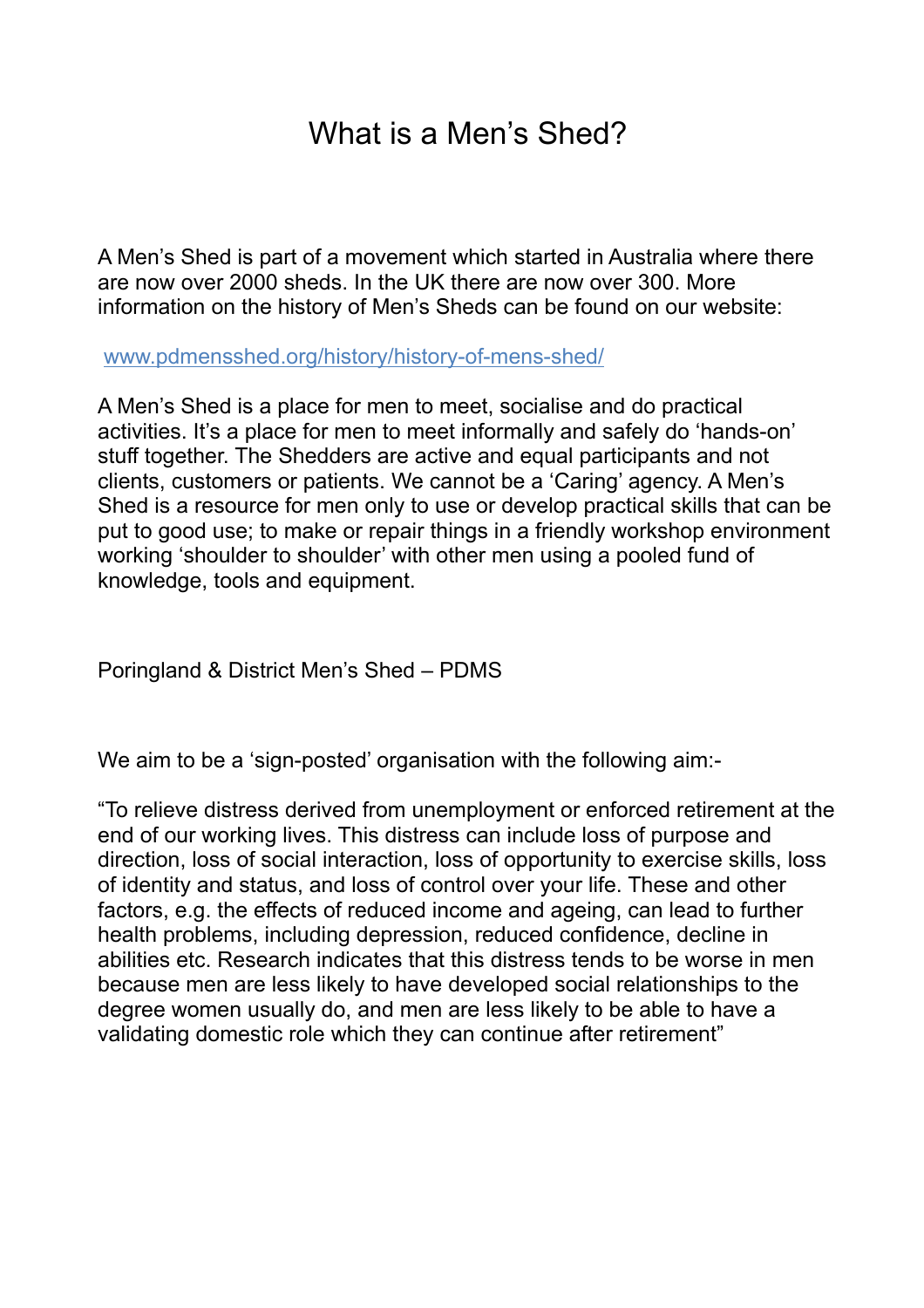### **Introduction and Overview.**

**Welcome to the Poringland & District Men's Shed. Our aim is to be a special place where men can get together and enjoy having a chat or doing 'men's stuff' in the company of other men.**

We are a Registered Charity Number 1171564 and are reliant upon funding from donations and grants. We have a committee of Trustees which comprises of men who are shed members - so we run ourselves and are responsible for our own future. A copy of our governing constitution can be viewed at The Shed or on our website [www.pdmensshed.org/membership/](http://www.pdmensshed.org/membership/)

The Shed provides a friendly and safe environment for men to meet, to share and develop practical skills, learn new ones and enjoy their hobbies and interests.

We make and repair things for ourselves, sometimes to sell and sometimes for others in the community

We also make our contribution to society by engaging in community-based projects.

All users are asked to abide by our principles and follow the safety guidelines when using tools and machinery, and when using the working area.

To this end you will be required to have a Shed Induction and to be cleared to use certain machinery unsupervised.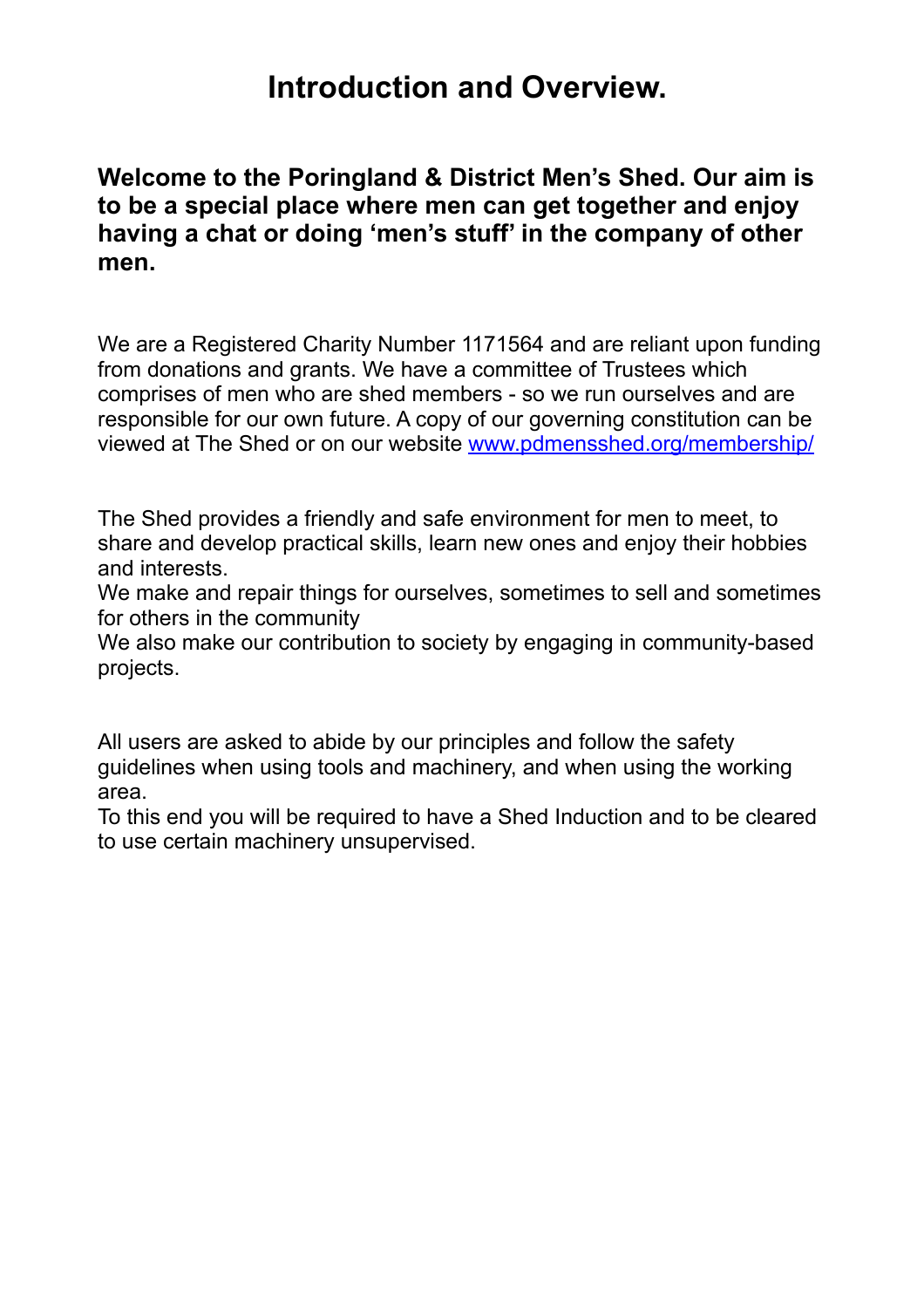### **These are our principles**

#### **Safety is everyone's responsibility**

Poringland & District Men's Shed is committed to providing a safe working environment.

As individual Shed users we observe safe working practices and personal conduct.

We are all responsible for our own safety and that of fellow Shedders.

We must ensure that we follow safety instructions when using machinery, tools and equipment and are aware of relevant Health & Safety guidelines and Risk Assessments that are in place.

#### **We treat every Shedder with equal respect and consideration**

And whatever his background, age, race or religion & whatever his level of practical skill.

#### **No alcohol or drugs**

We do not attend the Shed if we are under the influence of drugs, alcohol or prescribed medicines that might affect our ability to use equipment or machinery safely.

#### **There is no shame in asking**

If we don't know how to use a particular tool or machine, or do a particular process. We ask someone who does. It's about taking part not the output.

#### **We make everyone welcome**

It's about belonging, feeling a part of it – and having a good time.

### **Our motto is:**

### *"Working shoulder to shoulder with Common Sense and Mutual Respect"*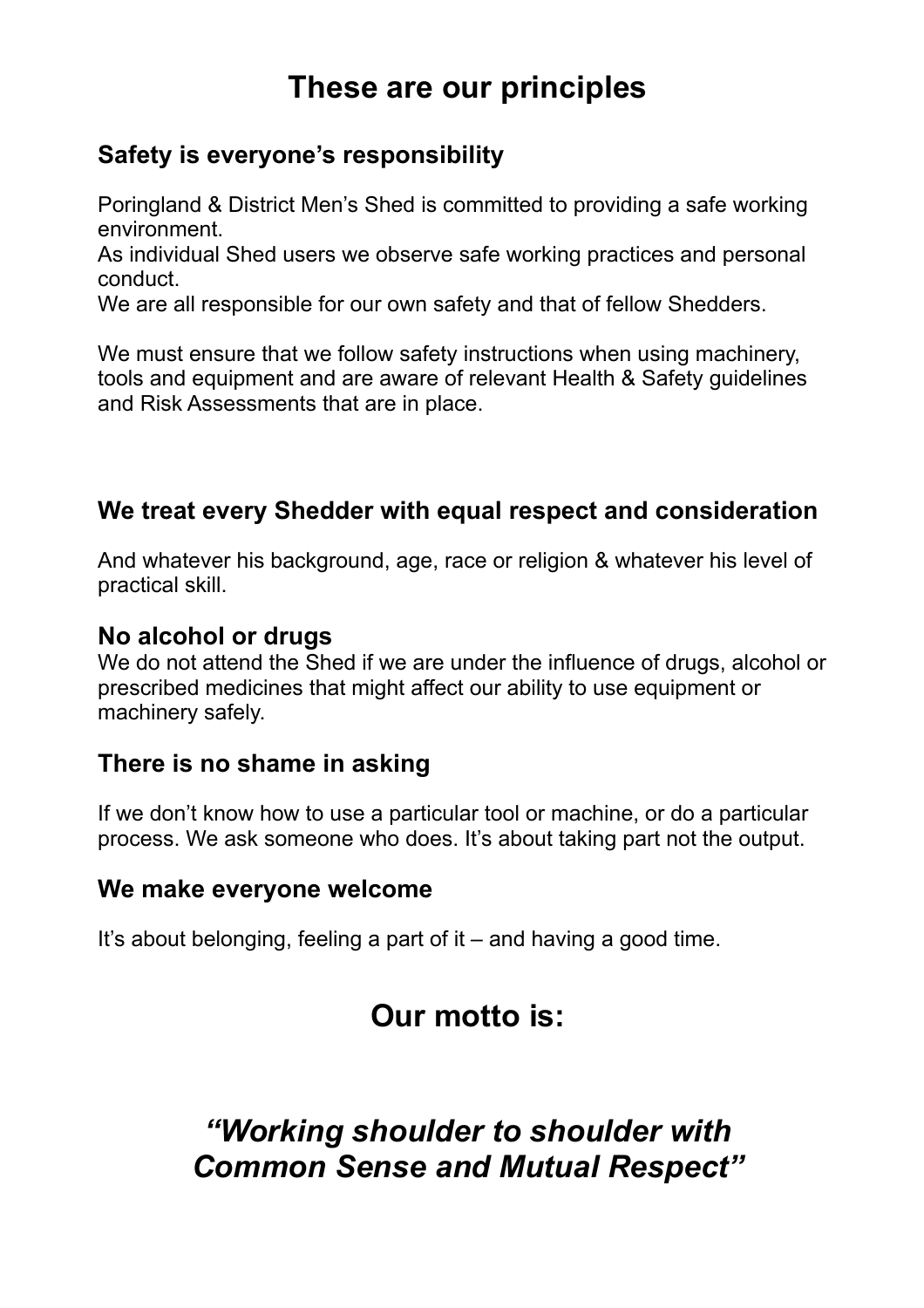### Induction of New Members

Date of Induction………………………………………………………………………………..

Full Name…………………………………………………………………………………………

- o Has completed a Membership Form
- o Has been made aware of the Members Handbook

#### o **Has been made aware of the location of:-**

| $\circ$ | Sign in book           | $\circ$ | First Aid Kit                | $\circ$ | Kitchen Area         |
|---------|------------------------|---------|------------------------------|---------|----------------------|
| $\circ$ | Honesty box            | $\circ$ | <b>Accident Book</b>         | $\circ$ | Tea/Coffee           |
| $\circ$ | Toilets                | $\circ$ | Fire Extinguishers           | $\circ$ | Parking              |
| $\circ$ | Noticeboard            | $\circ$ | Fire Exit                    | $\circ$ | Smoking area-outside |
| $\circ$ | <b>Website Address</b> | $\circ$ | <b>Risk Assessments File</b> |         |                      |
| $\circ$ | Constitution           | $\circ$ | <b>PPE</b>                   |         |                      |
| $\circ$ | <b>Emergency Phone</b> | $\circ$ | <b>H&amp;S Notices</b>       |         |                      |

#### o **Has been made aware of the need to:-**

- o Observe Shed Rules, Procedures & Policies
- o Respect decisions of the Responsible Person
- o Wear appropriate footwear & clothing
- o Wear PPE when using power tools
- o Be accredited before using power tools
- o Clean as you go
- o Clean all workspaces & machines at end of session
- o Report any safety issues to Responsible Person
- o Report all accidents to Responsible Person
- o Refrain from smoking on Shed property

Member's Signature……………………………………………… Date………………

Inducted by Name...........................Signature.................... Date.......................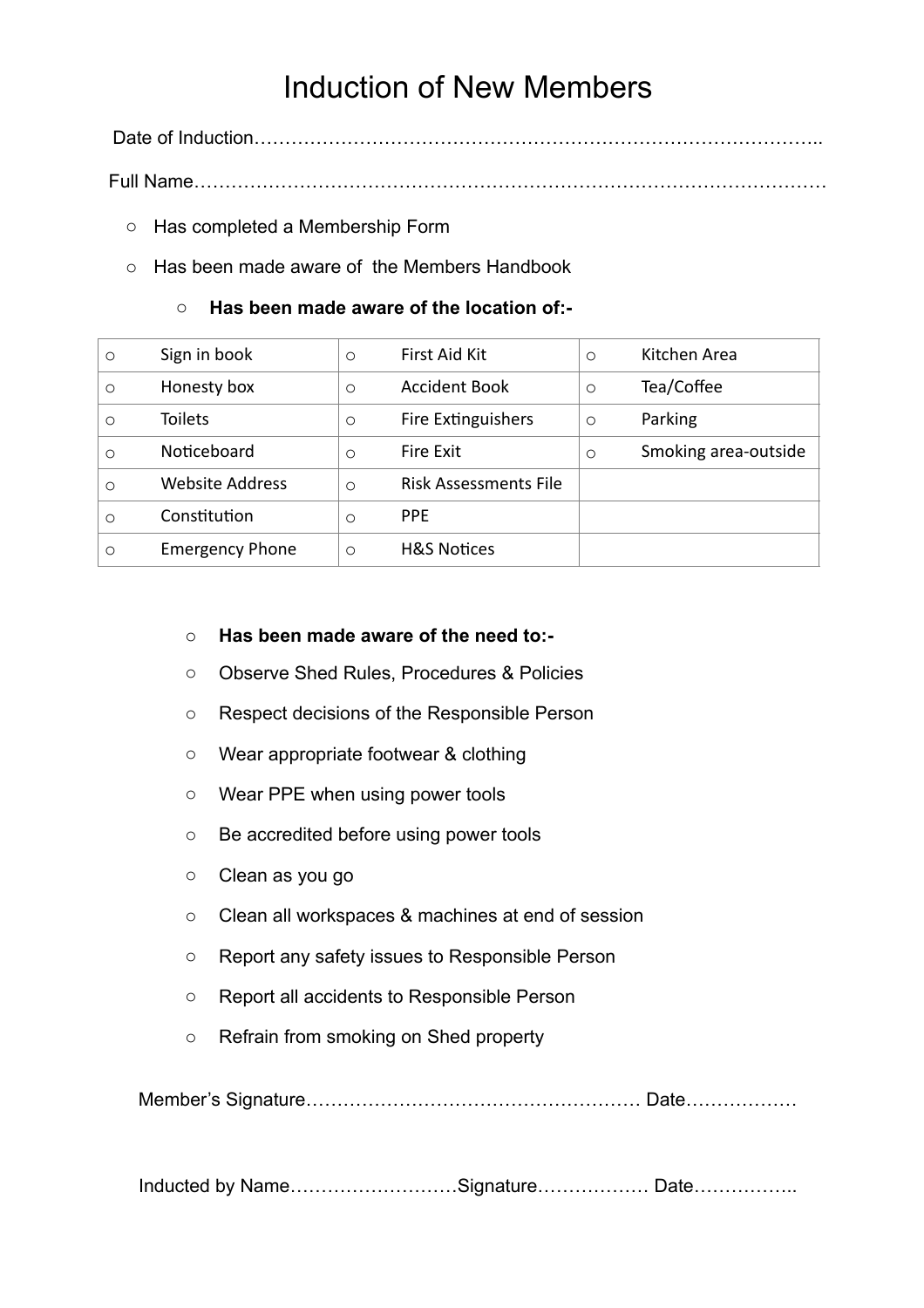#### **Equipment competency checklist**

For reasons of safety, the Shed's users have to be able to demonstrate that when using hand, power tools, machinery and equipment in the Shed, they fully understand the risks present and are fully aware of how the tools should be operated to minimise harm to themselves, to others and damage to the tools.

As a basic step in ensuring this understanding and awareness is established, Shed users are required to record which of the following tools, machinery and equipment they have used, by indicating their level of experience for each tool using the ratings as indicated below.

This will form the basis of the Self-Accreditation Process for the use of the tools and equipment.

Users Name (please print)………………………………………………………

Please rate yourself against each of these tools:

1=No experience ;2=Novice DIY;3=Intermediate DIY; 4=Experienced DIY; 5=Professional

| Item Description                    | <b>Self</b><br>assessme<br>nt | Observed by<br>Competent<br>Person | Date | Cleared by<br>Competent<br>Person | Date |
|-------------------------------------|-------------------------------|------------------------------------|------|-----------------------------------|------|
| Eg<br>A tool                        | $\mathcal I$                  | Name                               | Date | Name                              | Date |
|                                     |                               |                                    |      |                                   |      |
| Woodwork -<br><b>Electric Tools</b> |                               |                                    |      |                                   |      |
| <b>Band Saw</b>                     |                               |                                    |      |                                   |      |
| <b>Belt Sander</b>                  |                               |                                    |      |                                   |      |
| Chop Saw                            |                               |                                    |      |                                   |      |
| <b>Circular Hand Saw</b>            |                               |                                    |      |                                   |      |
| <b>Compound Mitre Saw</b>           |                               |                                    |      |                                   |      |
| Jig Saw                             |                               |                                    |      |                                   |      |
| Lathe                               |                               |                                    |      |                                   |      |
| Mortiser                            |                               |                                    |      |                                   |      |
| <b>Orbital Sander</b>               |                               |                                    |      |                                   |      |
| <b>Pillar Drill</b>                 |                               |                                    |      |                                   |      |
| Planer                              |                               |                                    |      |                                   |      |
| Planer/thicknesser                  |                               |                                    |      |                                   |      |
| Radial Arm Saw                      |                               |                                    |      |                                   |      |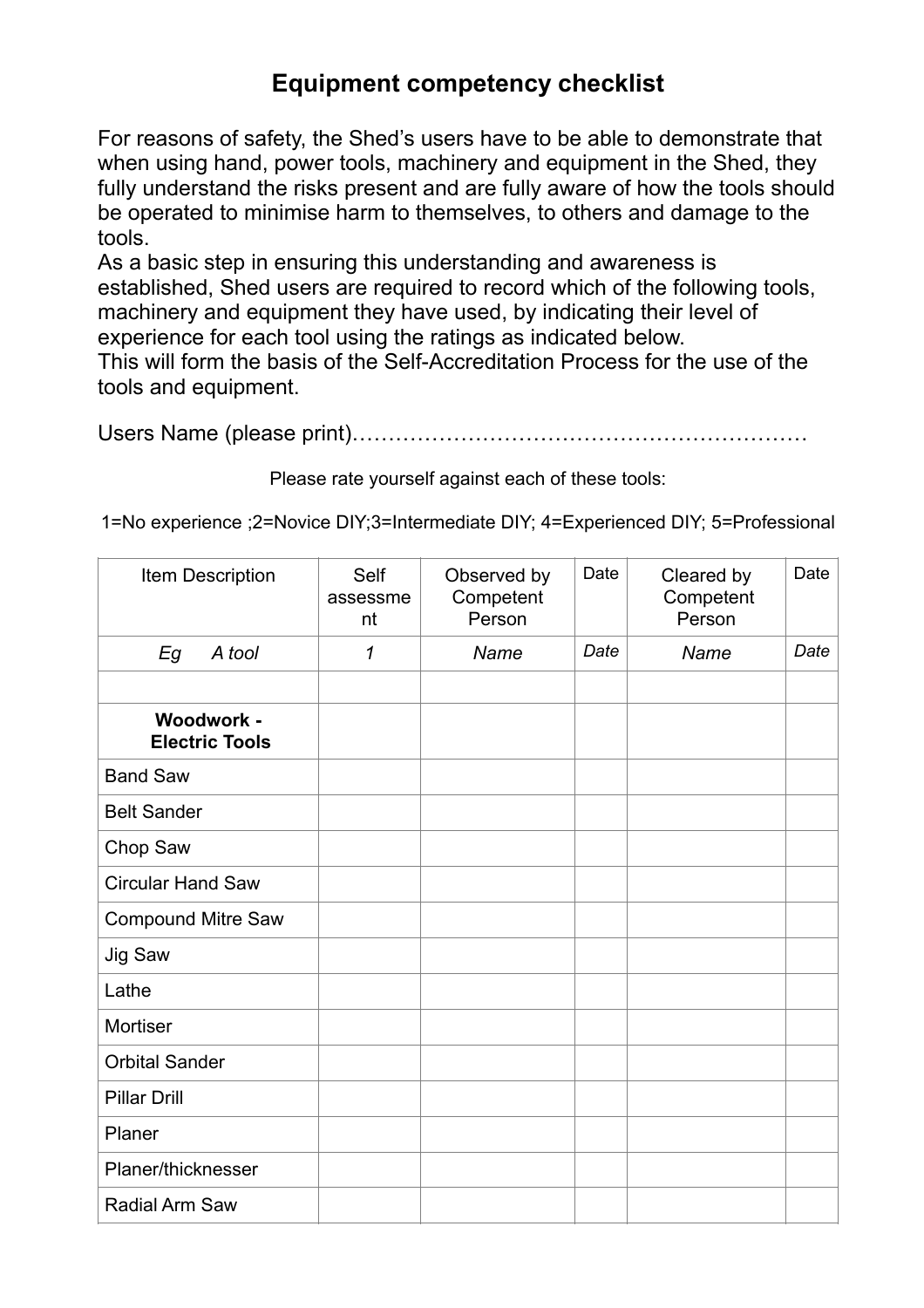| Router                                |  |  |  |
|---------------------------------------|--|--|--|
| <b>Scroll Saw</b>                     |  |  |  |
| Whetstone Sharpener                   |  |  |  |
|                                       |  |  |  |
|                                       |  |  |  |
| <b>Woodwork-</b><br><b>Hand Tools</b> |  |  |  |
| Chisels                               |  |  |  |
| <b>Drills</b>                         |  |  |  |
| <b>Hammers</b>                        |  |  |  |
| Planes                                |  |  |  |
| Saws                                  |  |  |  |
| <b>Whittling Knives &amp; Axes</b>    |  |  |  |
|                                       |  |  |  |
|                                       |  |  |  |
|                                       |  |  |  |
| Metalwork-<br><b>Electric Tools</b>   |  |  |  |
| Arc welder                            |  |  |  |
| MIG welder                            |  |  |  |
| TIG welder                            |  |  |  |
| Cutting tools                         |  |  |  |
| <b>Drills</b>                         |  |  |  |
| <b>Grinding Wheels</b>                |  |  |  |
| Sanders                               |  |  |  |
| Saws                                  |  |  |  |
|                                       |  |  |  |
|                                       |  |  |  |
|                                       |  |  |  |
| Metalwork-<br><b>Hand Tools</b>       |  |  |  |
| <b>Cold Chisels</b>                   |  |  |  |
| Cutters eg Tin Snips                  |  |  |  |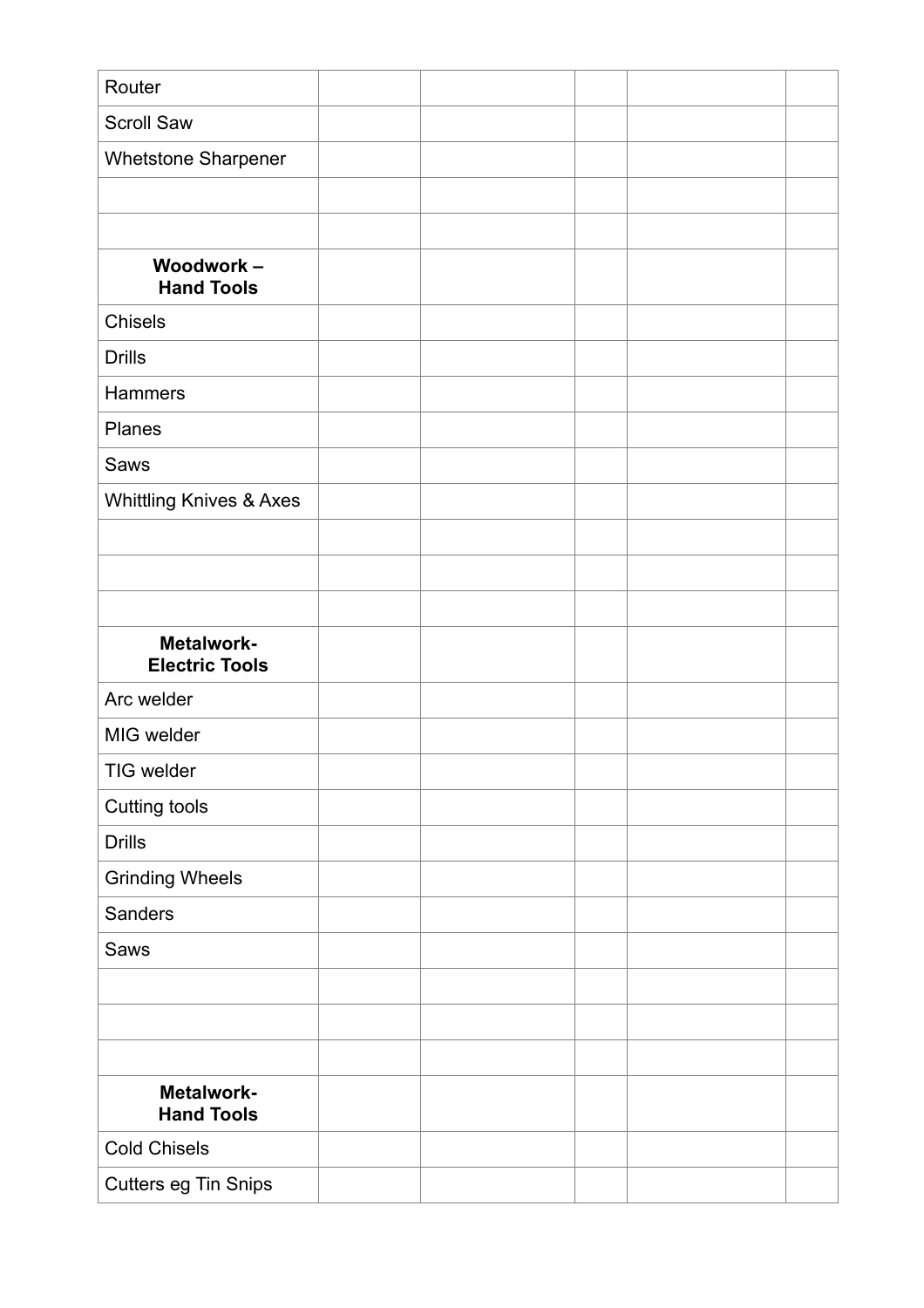| Files & Broaches                       |  |  |  |
|----------------------------------------|--|--|--|
| <b>Sanders</b>                         |  |  |  |
|                                        |  |  |  |
| <b>Electronics</b>                     |  |  |  |
| Files & Broaches                       |  |  |  |
| Hand Tools eg<br><b>Screwdrivers</b>   |  |  |  |
| Multimeter                             |  |  |  |
| PCB handling/etching                   |  |  |  |
| Soldering iron/ station                |  |  |  |
| De-soldering station                   |  |  |  |
| <b>Small Hand Cutters</b>              |  |  |  |
|                                        |  |  |  |
| <b>Work Access</b><br><b>Equipment</b> |  |  |  |
| Ladders                                |  |  |  |
| <b>Step Ladders</b>                    |  |  |  |
| <b>Trestles</b>                        |  |  |  |
|                                        |  |  |  |

#### **Users Commitment**

I confirm that to the best of my ability, I have given a true representation of my skills profile in the use of workshop machinery, when completing the form.

Further, I agree to adhere to the Equipment Clearance Process for the Poringland & District Men's Shed. This commits me to:

- not use any equipment in the Shed unless directly supervised by a recognised Competent Person.

- only use equipment on my own, when I have completed the accreditation process for that tool

Full Name (please print):…………………………………………………………………………

Signature…………………………………………………………………….Date………………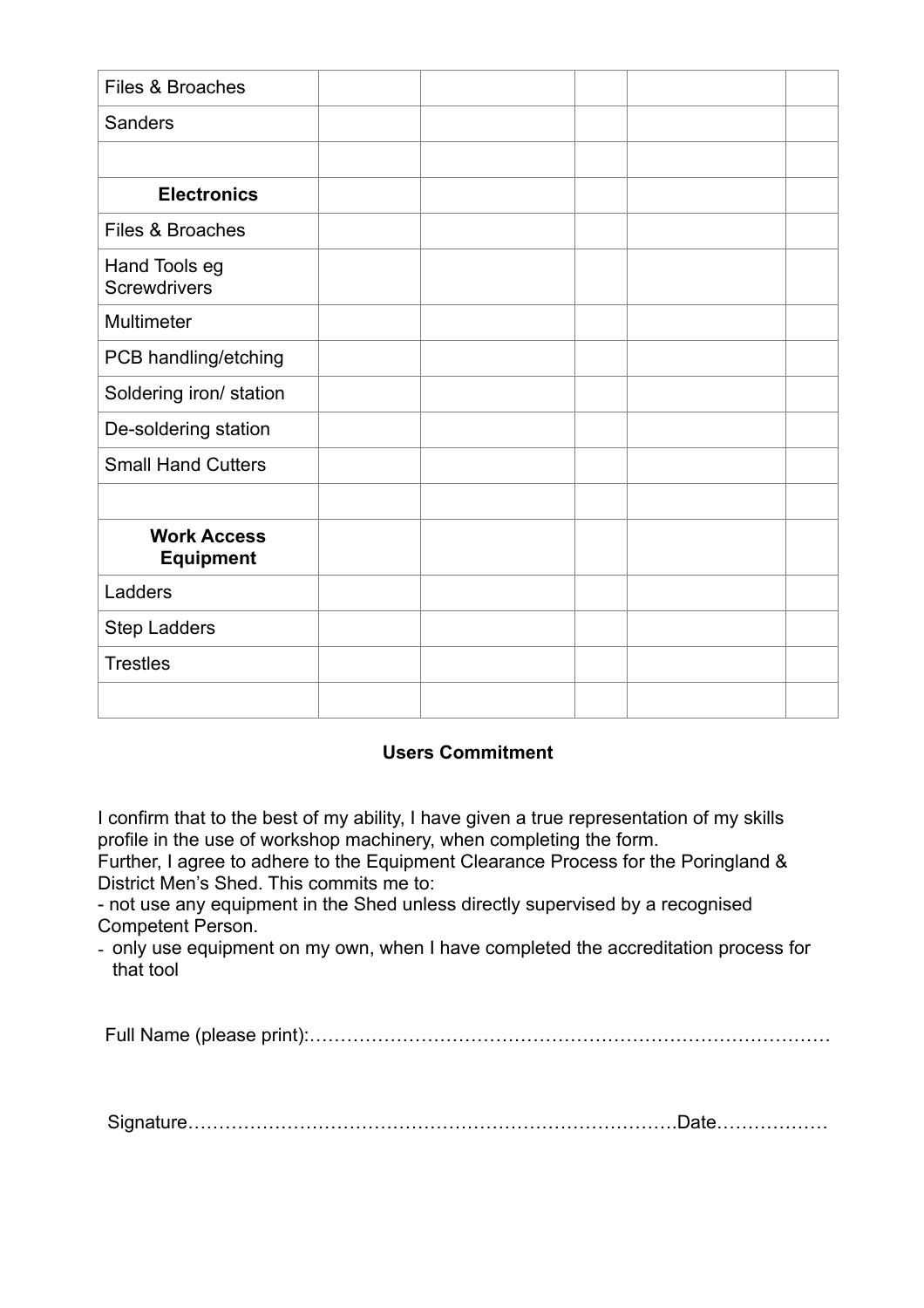# **Health & Safety Policy Statement**

#### Statement of General Policy:

We

- encourage & support a culture whereby all members may identify, report, assess & control safety risks in the Shed;
- endeavour to continuously improve member's safety to reduce the risk of work related injury, illness or harm;
- provide induction training & briefings to ensure that all members and visitors to the Shed have the relevant, knowledge & awareness to understand the risks, and their own safety obligations;
- endeavor to comply with all applicable laws, regulations, statutory obligations, & other relevant requirements;
- ensure that the information, resources & skills necessary to effectively manage our identified safety risks are available;
- seek to maintain & improve our safety management system;
- consult & communicate with our members about safety;
- provide information & documentation to assist with effective safety management;
- also accept our duty of care for the Health & Safety of other persons who may be affected by our activities, e.g., the general public who visit the PDMS Shed or who attend events held by the PDMS at other venues.

This policy will be subject to review & revision as considered necessary.

#### Responsibilities:

 Responsibility for ensuring this policy is put into practice at the Shed devolves upon any Responsible Person present at the Shed at such times the Shed is open.

 Members of the PDMS taking part in activities must ensure that they understand the limits of their own competence and responsibility to deal with any Health & Safety issues which may arise.

All members have a duty to

- co-operate with the Responsible Person(s) and the Trustees on Health & Safety matters;
- not interfere with anything provided to safeguard their Health & Safety;
- take reasonable care of their own & other's Health & Safety;
- use equipment correctly & in accordance with training & instructions.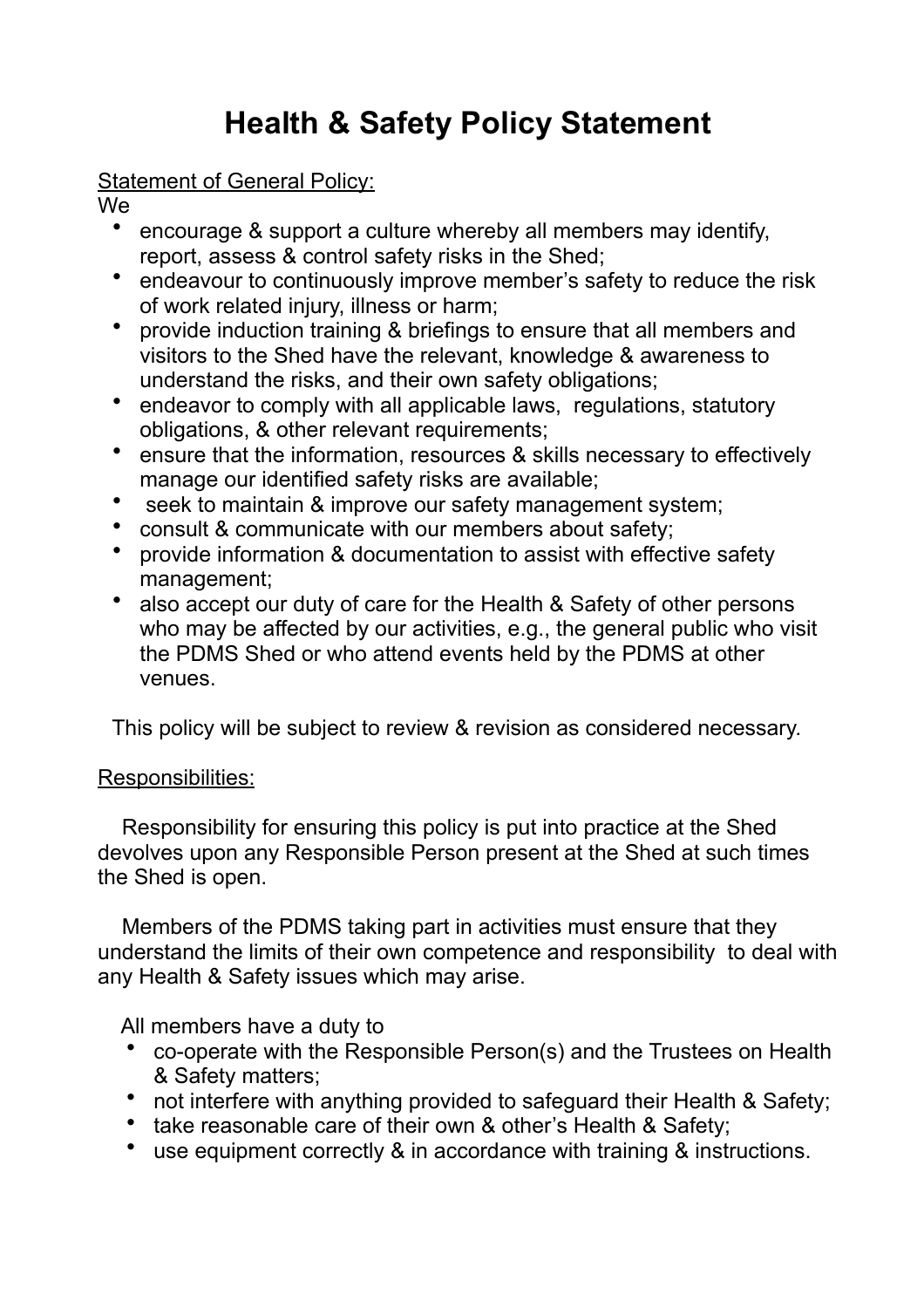# **Vulnerable Adults Policy**

Men's Shed operates an 'open door/drop in' policy to all men aged 18 years or over.

Our primary objective is to offer a safe and welcoming place for men to meet and socialise whilst carrying out craft activities around hobbies or similar interests, to address the issues of male social isolation. This will include the provision of training, encouragement, tools, and equipment, and may include organised trips to places of interest. We may also engage in work in the community.

We will always have a 'responsible person' in attendance at all sessions but we do not provide any healthcare professionals. If anyone needs healthcare support we expect them to come with that support, which may be a professional or informal carer. We expect such supporters to take responsibility for the person/people in their care.

As volunteers, the Trustees, the 'responsible person', and other members have no formal duty of care to anyone who comes, but we accept that we have a moral duty to do the best we can in whatever circumstance.

If we suspect signs of abuse in anyone, or they tell us of abuse or critical problems they are suffering, we can consider the following options:-

- 1. If they have a care co-ordinator who is known to us, we can tell them about it.
- 2. We can ask the person if they would like us to contact adult social services or the police or any other agency on their behalf.
- 3. We can refer them to an advocacy service, the Wellbeing Service or other relevant organisation. We will hold contact details and leaflets of useful organisations.

The following is a guide to the standards of behaviour we expect from all those who come to our sessions:-

Everyone must be accepting of, and supportive of, all the other people who are there. Their own behaviour must be acceptable, that is, not threatening and they do nothing to distress other people. They will not be under the influence of alcohol or non-prescribed drugs.

It is understood that some people's behaviour may be adversely affected by illness or medication. They can be asked to leave. This behaviour may be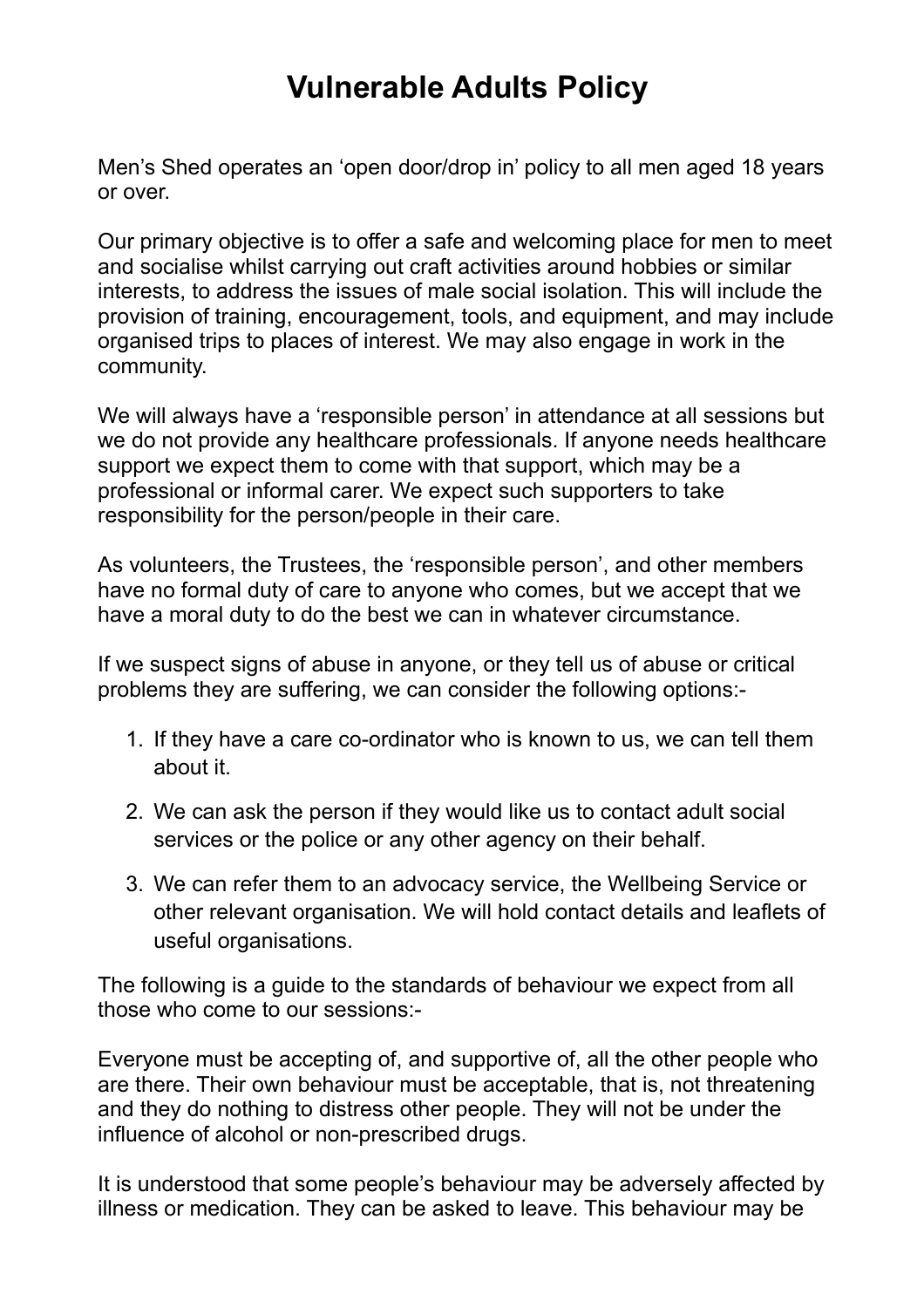temporary and so, in most but not all cases, they may be welcomed back on another day. We will, as a matter of course, assist anyone who may need help due to disability or illness. We will be welcoming, friendly and helpful to anyone who comes and lend a friendly ear to people. We will do our best to be totally accepting of everyone and encourage all who attend our sessions to behave likewise. The kettle will always be on, with tea, coffee and biscuits available.

# **Equal Opportunities Policy**

Men's Shed is an organisation which has an open door policy and aims to treat everyone with respect and dignity. This is regardless of age, beliefs, colour, physical disabilities, sexual orientation, mental health, learning disabilities, or any other possible reason for social exclusion. In the appointment of committee members or 'responsible persons' or other volunteering posts, all applicants will be selected according to their abilities and suitability for the post or tasks to be undertaken.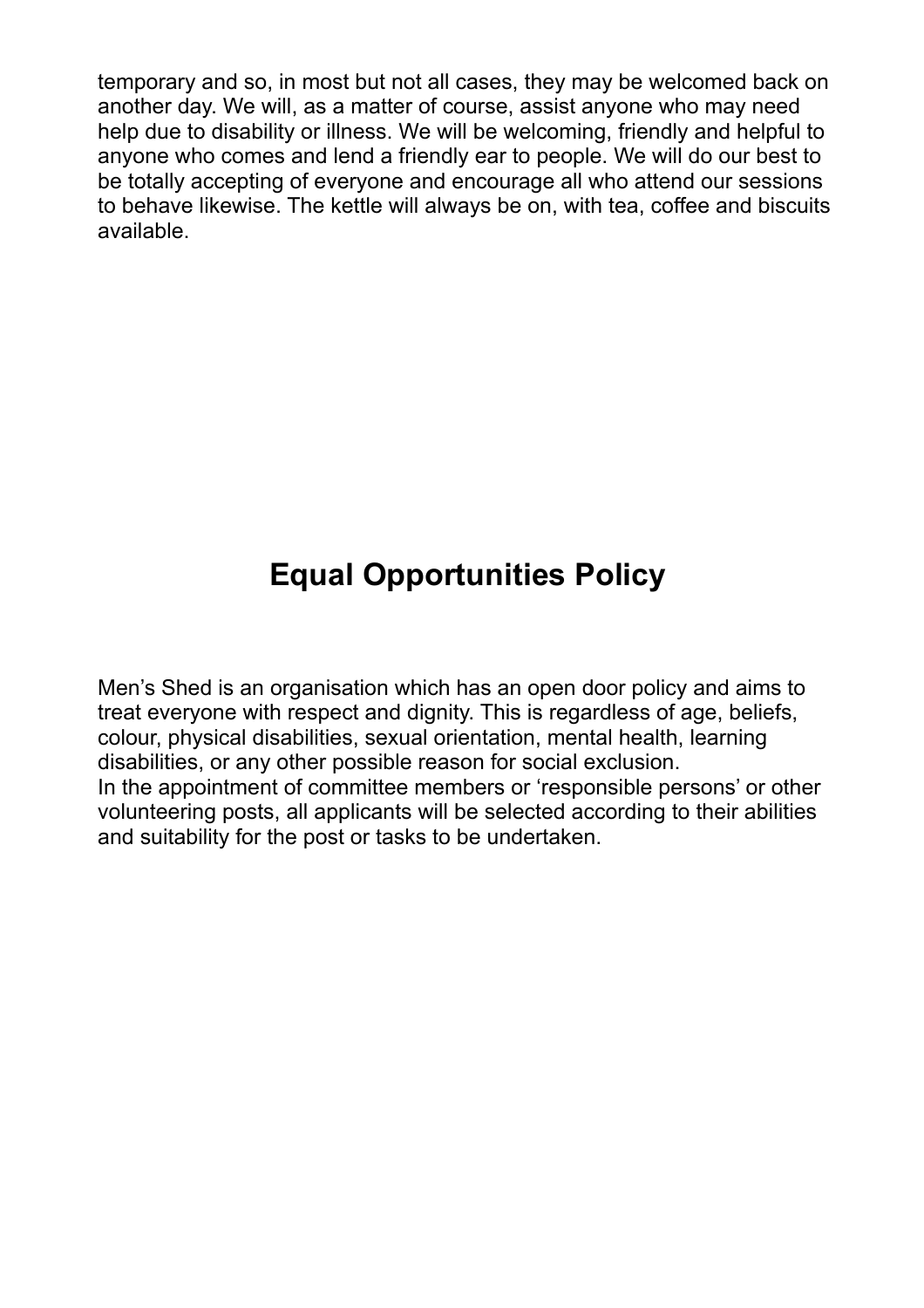# **Data Protection Policy**

### **Data Protection Statement**

Poringland & District Men's Shed is classified as a Data Controller under the General Data Protection Regulation (the GDPR). This policy outlines our commitment to protecting the personal data of people in relation to our organisation's work in accordance with the GDPR – as regulated by The Information Commissioner's Office (ICO), the UK authority on data protection - and carrying out any data processing with transparency, accountability and good governance.

Main Contacts

Below are the Sheds main contacts for data protection in line with this policy. They should be your primary contact should you wish to discuss something related to data protection, or need further information.

Data Protection Officer (DPO): Steve Dowall DPO Tel: 07718 365555 DPO Email: pdmensshed@gmail.com

Data Protection Officer (DPO): VACANT. DPO Tel:

The DPOs' are volunteers of the Data Controller, Poringland & District Men's Shed and have responsibility for ensuring personal data is collected and processed lawfully in line with this policy and the GDPR, and is kept secure.

### **Definitions**

This policy uses the GDPR's definitions for the following key terms.

**Personal data** – *any information relating to an identified or identifiable natural person,* both 'direct' and 'indirect' identification.

**Natural Person** - an identifiable person is one who can be identified, directly or indirectly, in particular by reference to an identification number or to one or more factors specific to his physical, physiological, mental, economic, cultural or social identity.

**Data Controller** - a 'person' who determines the purposes for information processing and the manner in which it is done. A data controller will be a 'person' recognised by law i.e. individuals, organisation and corporate bodies.

**Data Processor**- any 'person' (again, a person as recognised by law), other than an employee of a data controller, who processes the data on behalf of the data controller.

Other key terms are defined within their sections.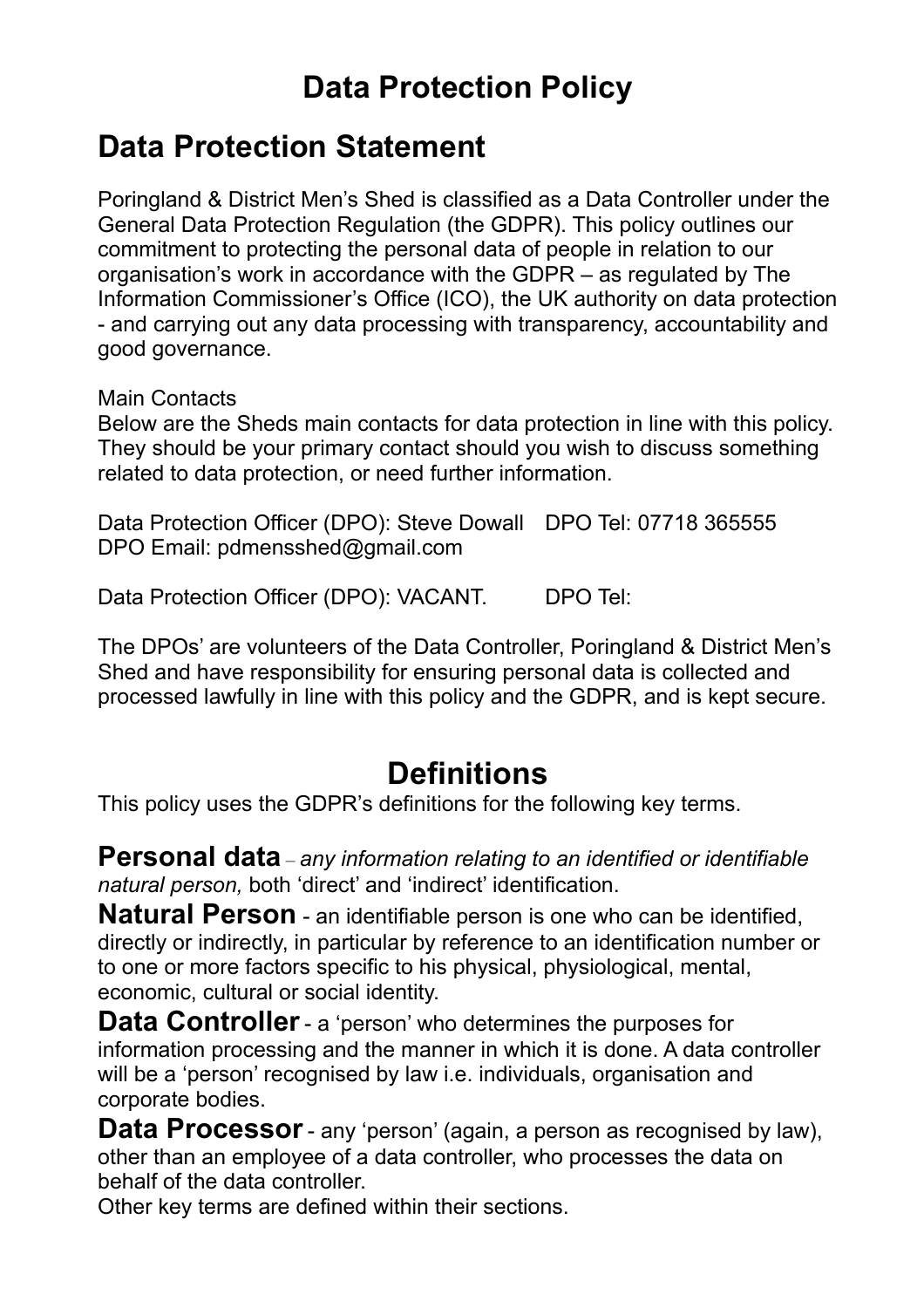# **Data Collection**

From time to time, we will need to process the following examples of personal data from volunteers, service users and other natural persons related to our work. We may also, at times, need to collect and process personal data not listed here. The following are some examples of the types of personal data we may collect and process.

- Name
- Contact information e.g. address, telephone numbers, email addresses
- **EXEDENT** Information about your age, ethnicity, gender, nationality, disability status
- Your occupation and job title
- **EXEDENT Information about your skills, qualifications and expertise**
- **EXECT** Information relevant to our human resources procedures

We may use this information to:

- Manage memberships
- Understand the views and opinions of Shedders and other related persons
- Handle complaints
- Monitor the impact of our work e.g. through case studies or consultation
- **Improve our services**
- Carry out administration functions
- Get help if somebody is in danger e.g. contact next of kin if an accident or emergency occurs
- Send information we think might be of interest to you
- Comply with legal obligations

In line with the GDPR, Poringland & District Men's Shed will ask for and record individuals' consent prior to collecting and processing data for certain purposes and provide clear and concise privacy notices to provide information on how and why we are collecting and processing particular data. Poringland & District Men's Shed will ensure it provides ongoing opportunities to give or revoke consent where appropriate and necessary in line with the GDPR. Poringland & District Men''s privacy notices will also state clearly our lawful basis or bases for collecting the data in each instance that we collect and process it. This will be in line with the six documented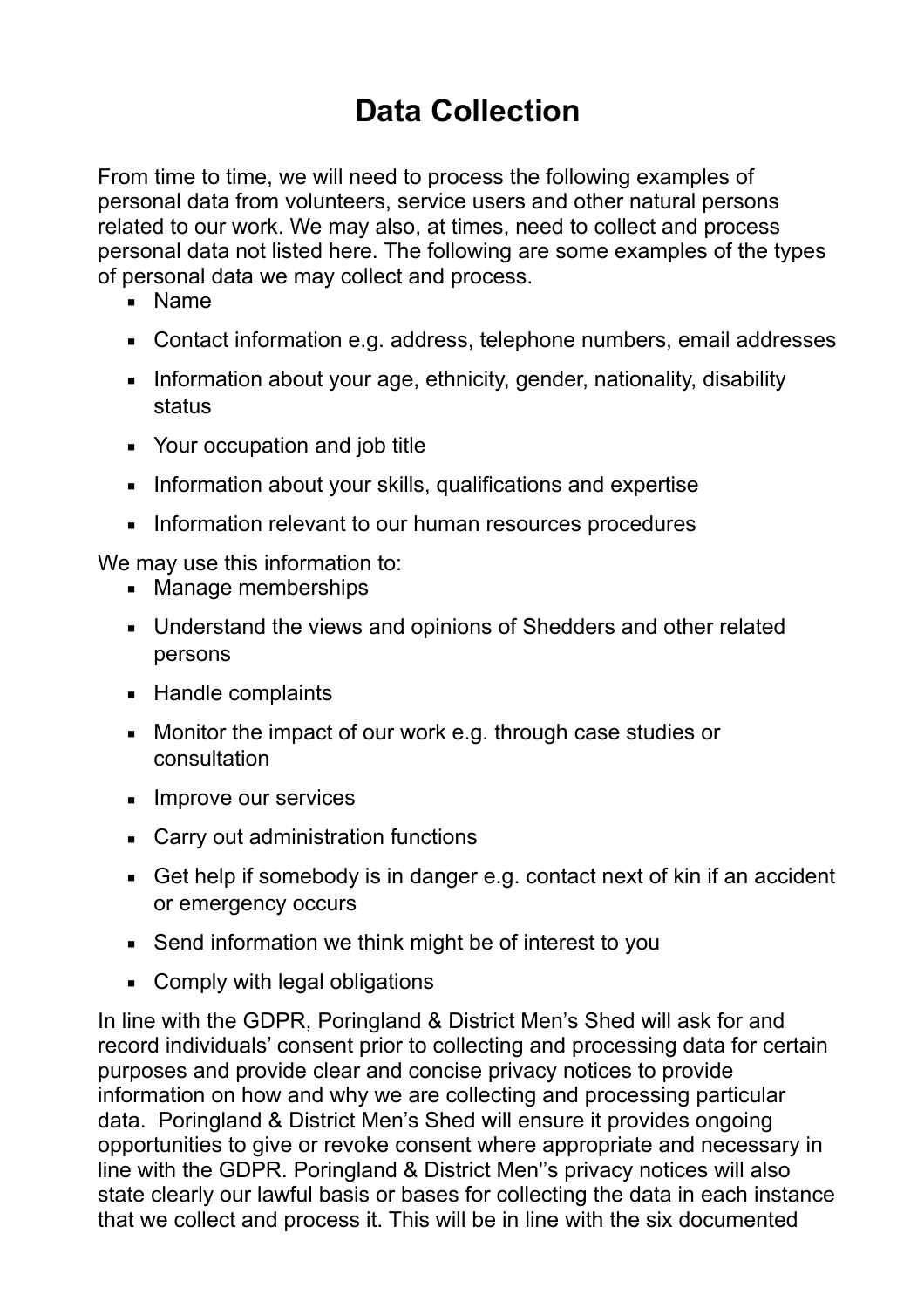legal bases of the GDPR; consent, contract, legal obligation, vital interests, public tasks or legitimate interest.

Poringland & District Men's Shed will maintain a live log of the exact types of data, reasons and lawful basis for collection and processing which allows us to demonstrate our compliance with the GDPR with the ICO, if ever necessary.

Poringland & District Men's Shed will never, under any circumstances, use personal data to discriminate against a person for any reason.

Poringland & District Men's Shed will audit personal data on file on an annual basis to ensure it is still relevant, needed and lawfully held. If ever we need to use data for another purpose, we will make sure we inform and/or request consent from the relevant persons, in line with the GDPR. Poringland & District Men's Shed will carry out a Data Protection Impact Assessment (DPIA) prior to implementing new data handling technology and/or where processing personal data is likely to significantly affect individuals.

# **Data Handling**

Poringland & District Men's Shed understands its obligations under the GDPR, when collecting, controlling and managing personal data. We will ensure that we:

- **EXEDENT FIGHTS IN A THE PROCESS data lawfully, fairly and in a transparent manner.**
- collect data only for specified, explicit and legitimate purposes and not further processing in a manner that is incompatible with those purposes.
- process data adequately, relevant and limited to only what is necessary.
- ensure personal data is accurate and kept up to date, rectifying and erasing any errors or inaccuracies without delay.
- will keep personal data in a form that permits identification of individuals for no longer than is necessary for the purpose.
- process personal data in a manner that ensures appropriate security of the personal data, including protection against unauthorised or unlawful processing, and against loss, destruction or damage.

As a data controller and in line with the GDPR, we will keep a record of our processes, consistent with the above and be able to demonstrate our compliance at any given time.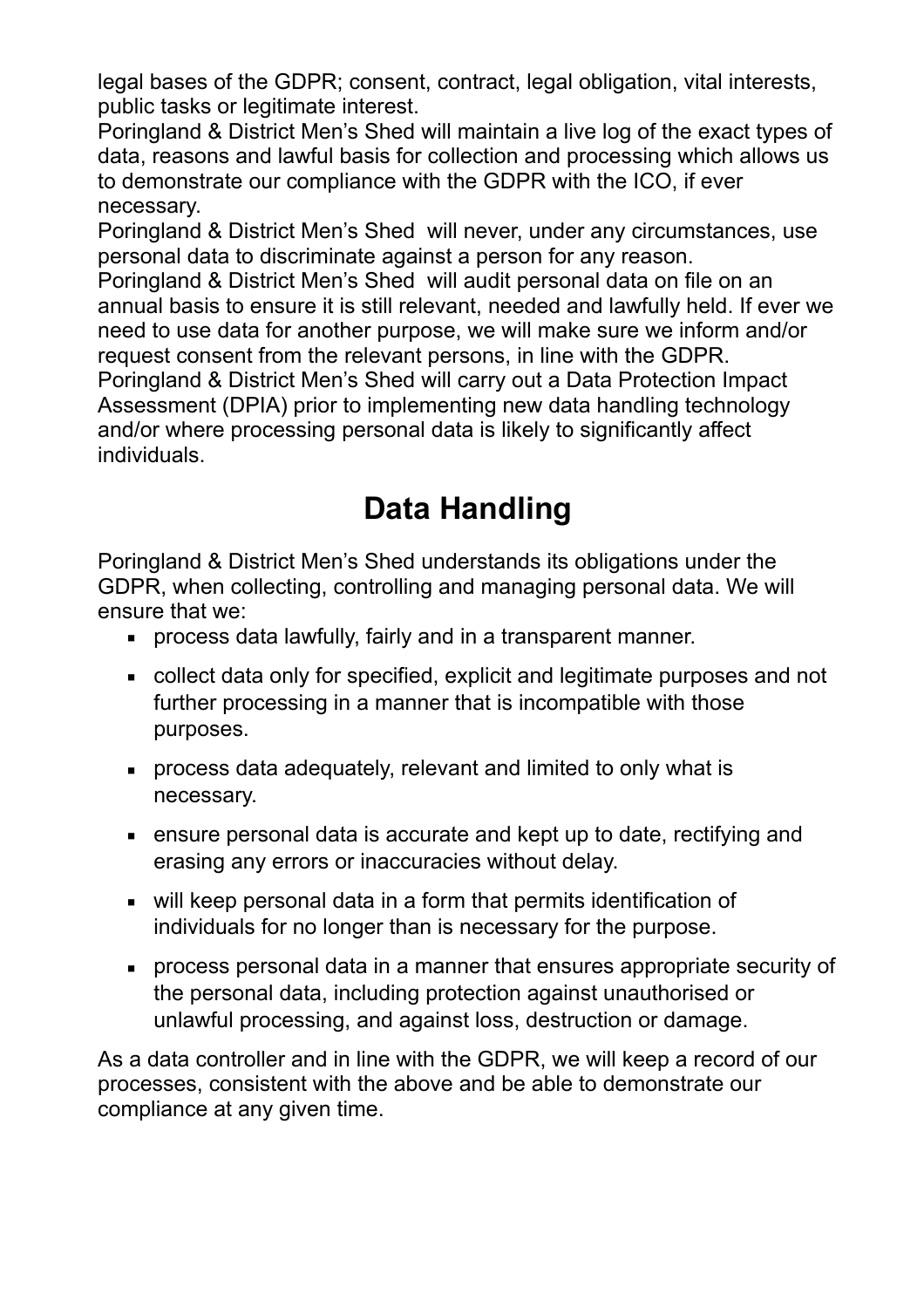# **Data Storage and Security**

Poringland & District Men's Shed takes the matter of safety of personal data very seriously and will always ensure we put in place robust safety measures, appropriate to the type of information we hold and process. In order to secure personal data kept by Poringland & District Men's Shed we will use a mixture of the following methods, appropriate to the data held.

- Physical security including
- good quality doors and locks, alarms, security lighting and CCTV
- Computer security including
- passwords, encryption or two-factor authentication

We will check our storage and security practices regularly to ensure they are in line with regulation and appropriate for the personal data held. We will build a culture of awareness and security within the Shed ensuring good communication with key people, and we will only ever provide access to personal data for people that need it for lawful processing.

The exact way we store personal data for each purpose will be documented in our Data Protection Log.

# **Individual Rights**

Poringland & District Men's Shed is aware of the rights for individuals whose personal data we hold. In line with those rights we will ensure we process data in accordance with these rights. We will:

- Be transparent and inform them of how and why we will process their personal data, as well as the lawful basis for doing so.
- Respond within 30 days if people ask to access their personal data, allowing them to verify its lawful collection and processing.
- Rectify any inaccurate or incomplete personal data without delay.
- **Example 20 Frase any personal data when it is no longer needed or there is no** lawful reason for it being held.
- Take immediate action if an individual requests that we suppress the processing of their data or objects to its collection, retaining just enough to respect their wishes in future.
- Never process personal data for more than it's lawful, documented purpose(s).
- Obtain clear, active consent from each individual where we are lawfully obliged to do so.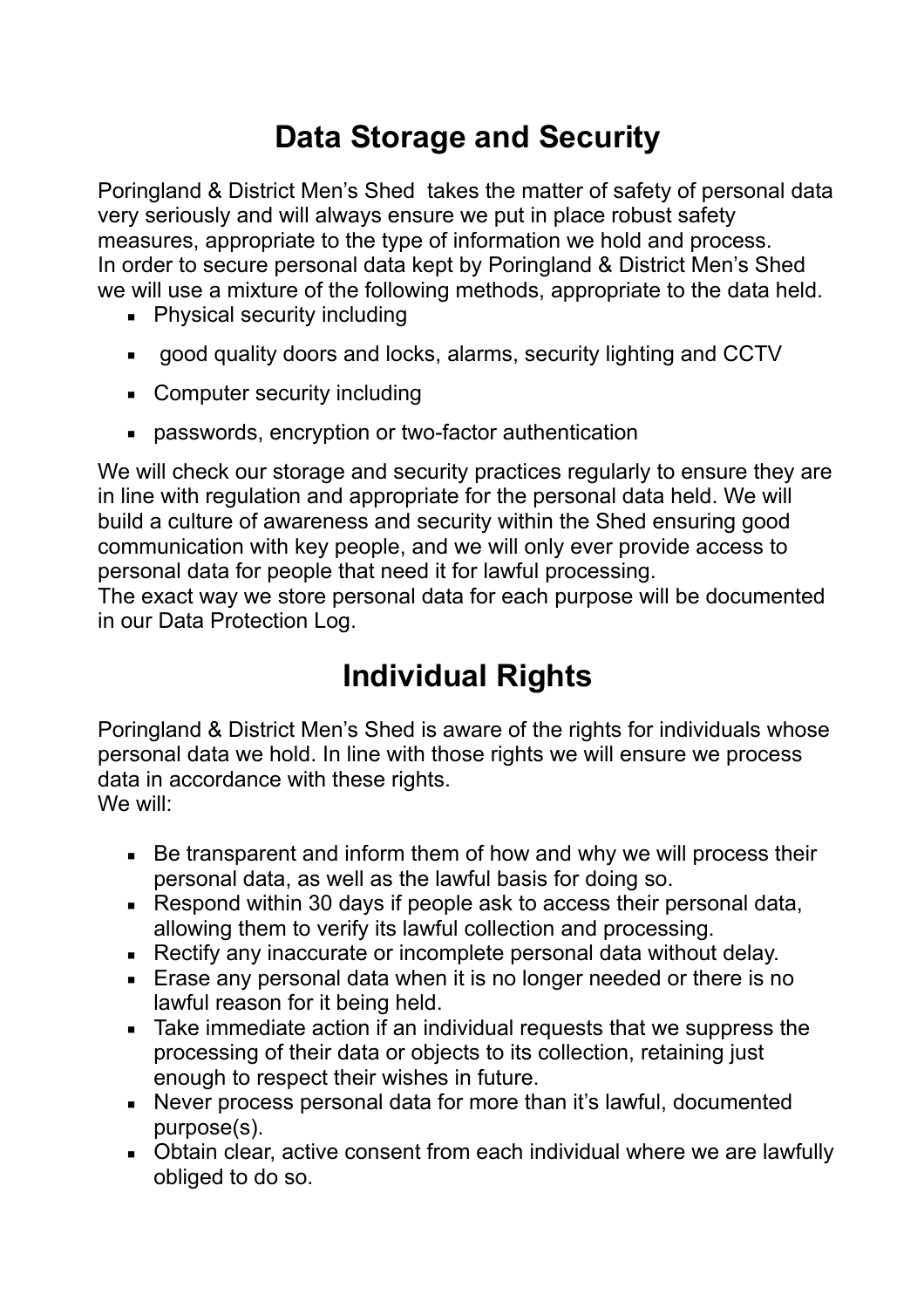### **Breaches**

Poringland & District Men's Shed recognises the GDPR's guidelines to record, rectify and report, where necessary, data breaches; where a breach of security leads to the destruction, loss, alteration or unauthorised disclosure of, or access to, personal data.

Poringland & District Men's Sheds DPOs are allocated the responsibility for minimising the likelihood of breaches and taking prompt action if ever they happen. Poringland & District Men's Shed will ensure it notifies the individuals whose data is involved if there is any adverse risk to them as a result of the breach, and where necessary notify the Information Commissioner's Office (ICO).

### **Accessing Information**

Under the GDPR, individuals have the right to access the information held about them. If you would like to request information held, or be reminded of the reasons, lawful basis and methods of keeping your personal data, please send a request in writing to:

FAO Steve Dowall Poringland & District Men's Shed 18 Collingwood Close **Poringland** NR14 7WN We will respond to all requests within 30 days.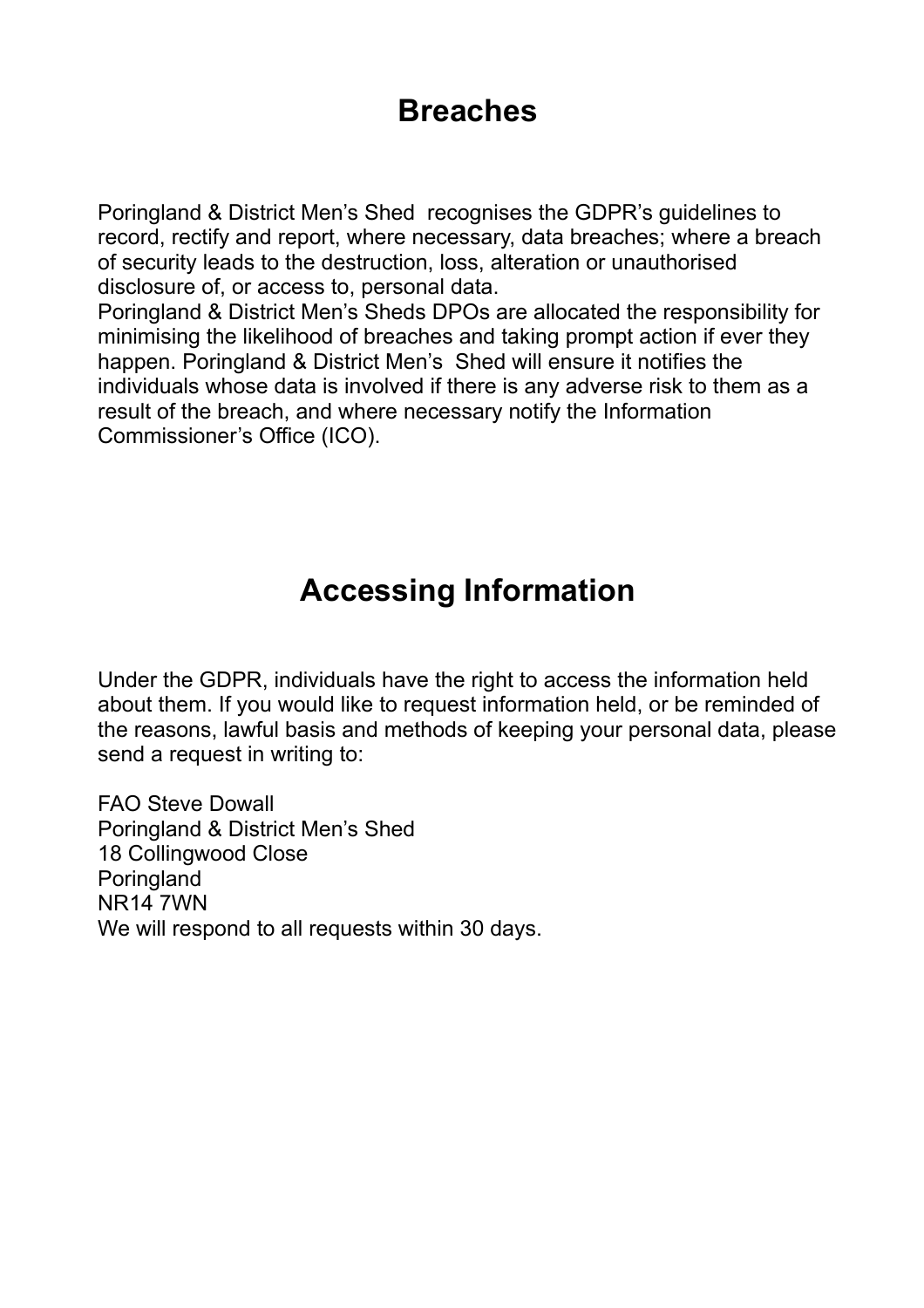# **The Information Commissioner's Office (ICO)**

The ICO is "the UK's independent authority set up to uphold information rights in the public interest, promoting openness by public bodies and data privacy for individuals" (ICO website). It is responsible for administering the provisions of the GDPR. Under the GDPR, organisations must register with the ICO unless exempt.

Poringland & District Men's Shed is exempt from registering with the ICO because it is a non-profit making organisation / only makes a profit only for its own purposes.

Poringland & District Men's Shed

- **processes information necessary to establish or maintain membership** or support.
- processes information necessary to provide or administer activities for people who are members of the organisation or have regular contact with it.
- shares the information with people and organisations necessary to carry out the organisation's activities unless given permission otherwise.
- keeps the information while the individual is a member or supporter or as long as necessary for member/supporter administration.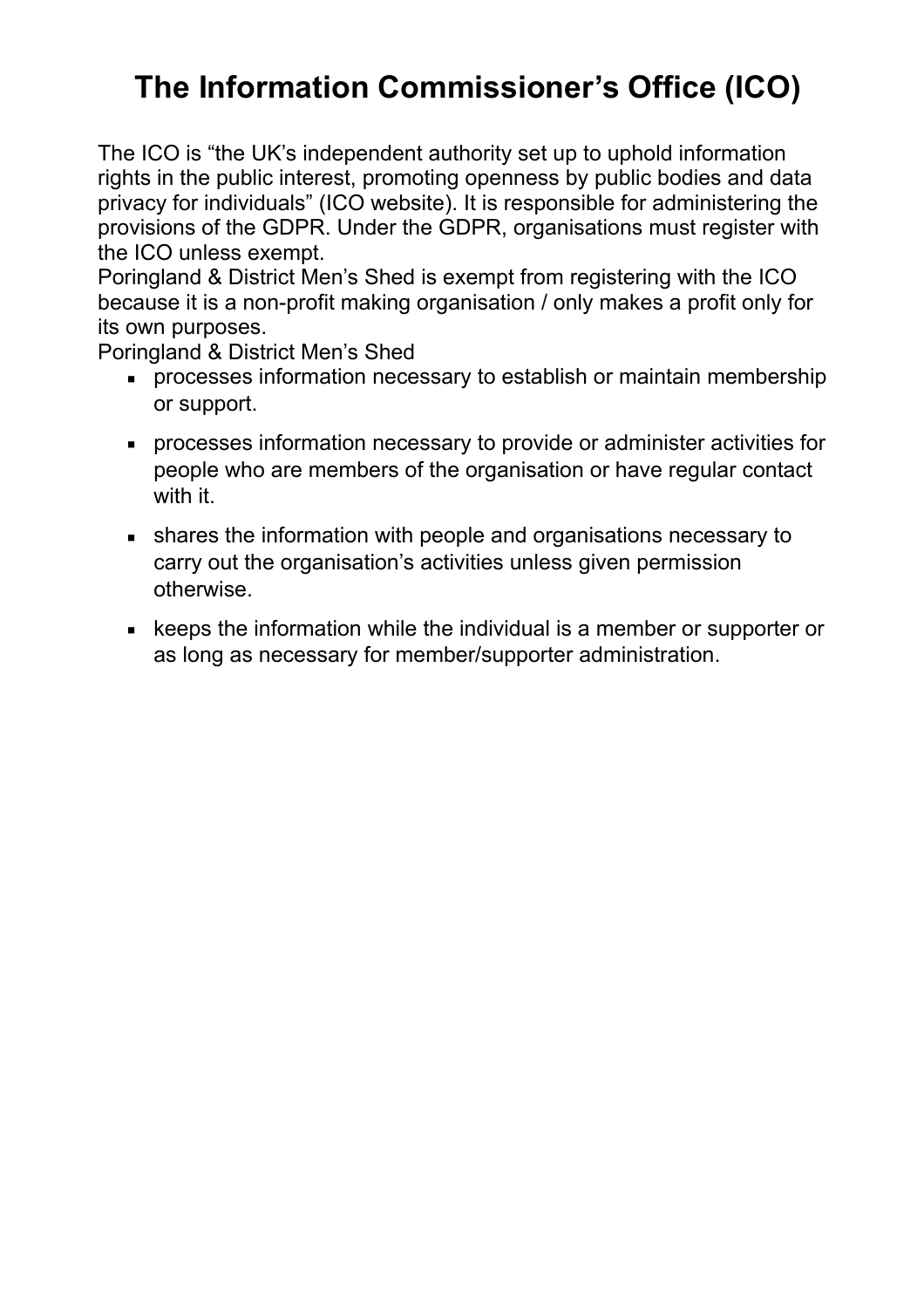## **Trustees**

Henry Gowman….Chairman John Mallott……...Vice Chairman Peter Stuart………Treasurer Steve Dowall……..Secretary Les Banks **Tim Ridgley** Peter Webb Grahame Chambers

### Key Holders/Responsible Persons

Les Banks……..07554 937060 Graham Buck…07710 079938 Jeff Hall………..07903 080657 John Mallott…...07986 888153 Peter Stuart…...07514 072935 Peter Webb…...07711 944765

#### **First Aiders** Qualified: Essential First Aid 15/02/16

**Les Banks John Cooper David Gillingham Henry Gowman Tim Ridgley**

**If a First Aider is not available assess the seriousness of the injury &/or the individual's condition and if considered necessary call 999 or 112 for a paramedic.**